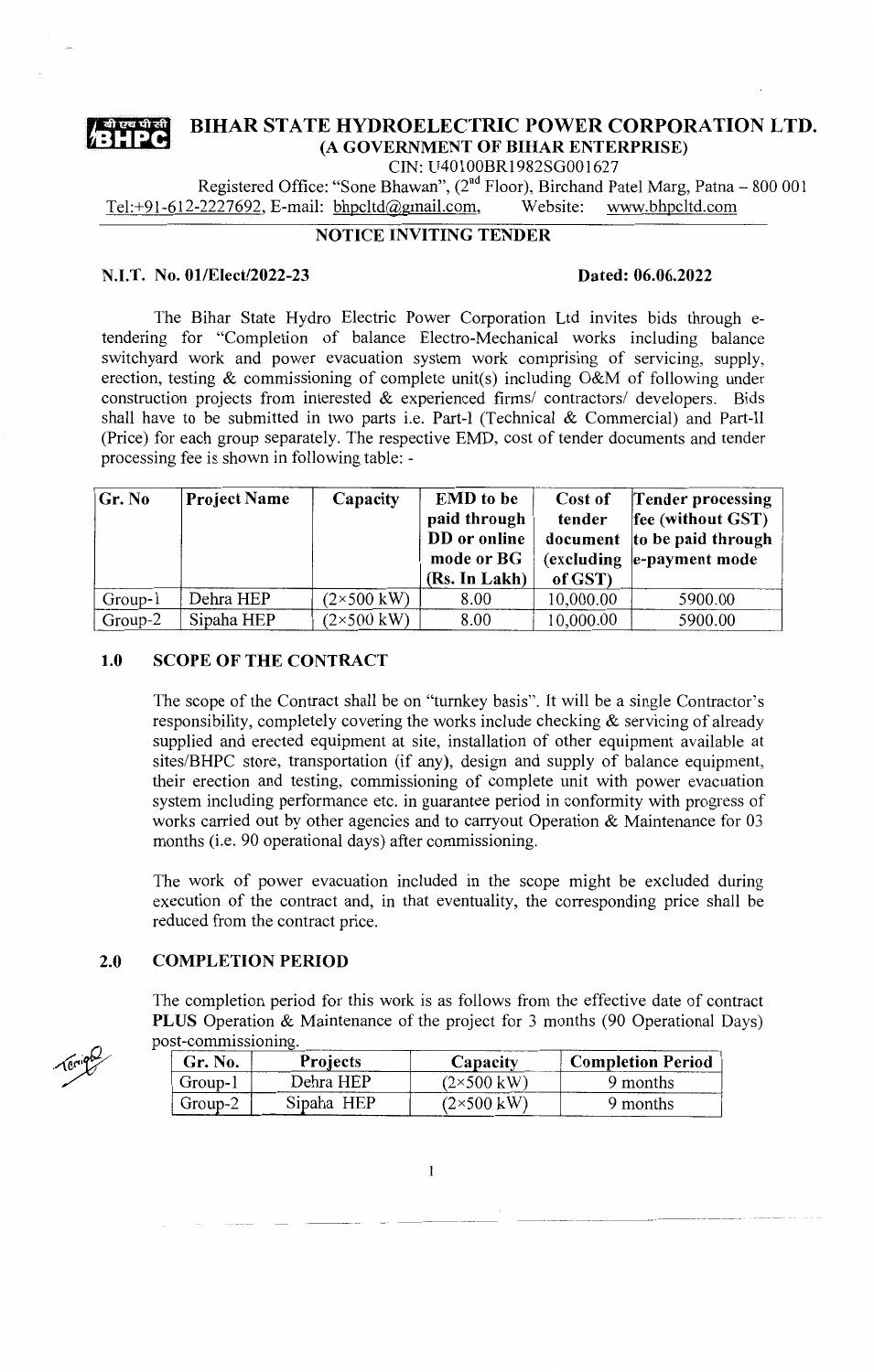### **3.0 SITE VISIT**

Before submitting the offer, bidders are required to visit the project site (at their own cost) to get themselves fully acquainted with actual site conditions and have complete idea of the scope of balance works. No payment shall be made against such visit and pre assessment.

#### **4.0 TENDER PROGRAMME**

| Sl. No.        | <b>Activity</b>                   | <b>Duration</b>                      |
|----------------|-----------------------------------|--------------------------------------|
| 1.             | Pre Bid Meeting                   | On 30/06/2022 (11:00 Hrs.)           |
|                |                                   | (BHPC HQ., Sone Bhawan, Patna)       |
| 2.             | Online Sale/Download date of      | Upto 11/07/2022 (18:00 Hrs.)         |
|                | Tender documents                  | (www.eproc.bihar.gov.in)             |
| $\mathbf{3}$ . | Date/Time for submission/         | 12/07/2022(18:00 Hrs.)               |
|                | uploading of offer/Bid            | (www.eproc.bihar.gov.in)             |
| 4.             | Submission of form fee & EMD in   | 14/07/2022 (15: 00 Hrs.)             |
|                | Hard copy/Original                | (Sone Bhawan, Patna)                 |
| 5.             | Date $&$ time for opening of      | 15/07/2022 (16:00 Hrs)               |
|                | technical and commercial bid      | $(www.eproc.bihar.gov.in)$           |
| 6.             | Date time and place of opening of | Will be announced later by competent |
|                | Financial Bid                     | authority (www.eproc.bihar.gov.in)   |

#### **5.0 QUALIFYING CRITERIA**

E-tender is open to all Companies/ Corporations/ limited concerns/ registered firms/ proprietorship firm who meet with the following qualifying criteria:

- 1. Manufactures of E&M equipment for Hydro Power Plants capacity 0.5 MW and above since last 5 years.
	- Or

Have experience in developing/ constructing/ commissioning of minimum 0.5 MW capacities of Hydro Electric Power projects during last 10 years.

Or

Have executed similar type of works during last 10 years of total contract value 50 (Fifty) lakhs and above.

- 2. The bidders must be registered under the Indian Companies Act or under the laws of Bihar State or equivalent within legal framework of State/Govt. of India.
- 3. The bidder must be registered under EPF and Miscellaneous Provisions Act, 1952 along with ESI, IT, Labour and GST etc.
- 4. The bidders must have the minimum annual tum-over for following projects any best annual turnover of the last three financial years

Tonigue

| Gr. No.             | <b>Project</b> | Capacity  | <b>MAT</b> (Rs. In Lakh) |
|---------------------|----------------|-----------|--------------------------|
| Group- <sup>1</sup> | Dehra HEP      | (2×500 kW | 25.00                    |
| Group-2             | Sipaha HEP     | (2×500 kW |                          |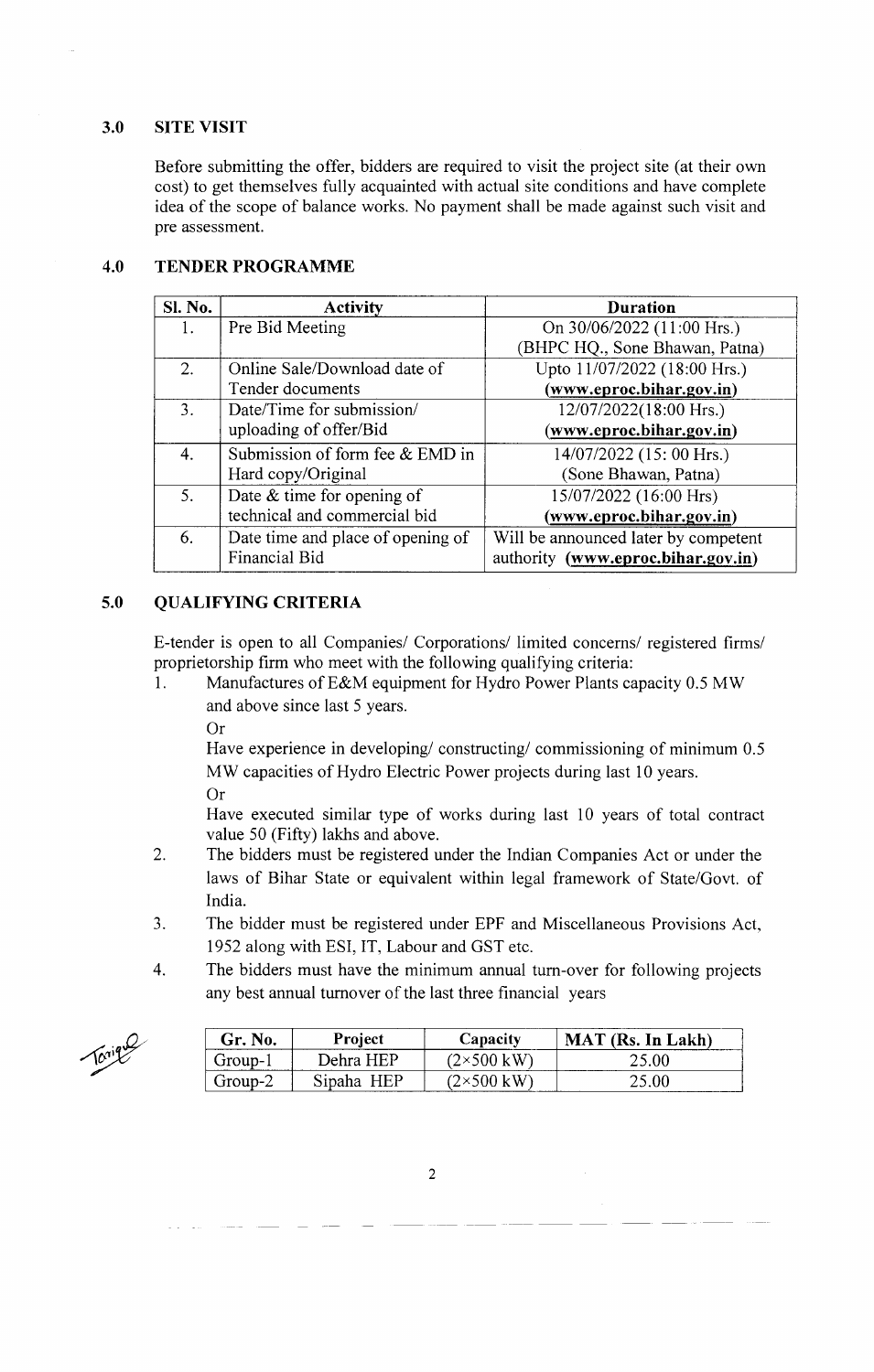- 5. Bids (Technical as well as Price) shall be valid for a period of **180 (one hundred eighty) days** from the day Techno-commercial bids are opened (Self Declaration). A bid valid for a shorter period shall be rejected.
- 6. Joint Venture/Consortium are also eligible to participate in the tenders, having following eligibility criteria:-

(i) Joint Venture:

- a) The number of shareholders/ firms in such Joint Venture shall not be more than three.
- b) The experiences (Technical/ Financial) of shareholders/ firms of the Joint Venture will be added together towards meeting eligibility criteria.
- c) All constituents firms of joint venture shall be jointly and severally responsible and liable for the execution of the contract as per terms and conditions of contract.
- d) The Joint Venture Company has to be registered under company act within 30 days of issue of LOI/ award of the contract.
- e) However, if the bidder is quoting against one or more project in his individual capacity, he cannot be a part of joint ventures to participate in same project as notified against this tender specification & vice versa.
- f) Work Order shall be issued in the name of joint ventures only.
- (ii) Consortium:
	- a) The number of partners in such consortium shall not be more than three.
	- b) The experiences (Technical/Financial) of partners of the Consortium will be added together towards meeting eligibility criteria
	- c) The bid shall include all the information required as described above for each partner of consortium
	- d) All partners of the consortium shall be jointly and severally responsible and liable for the execution of the contract as per terms and conditions of contract.
	- e) The lead partner and responsibility matrix among partners has to be defined and submitted duly signed by all the partners.
	- f) The lead partner must meet 40% of financial qualifying criteria (annual average turnover) and 40% of technical qualifying criteria (Experiences).
	- g) Lead partner will be responsible for all technical/ financial/ administrative communication with the corporation.
	- h) However, if the bidder is quoting against one or more project in his individual capacity, he cannot be a part of consortium to participate in same project as notified against this tender specification & vice versa.
	- i) Work Order shall be issued in favour of the Lead Partner only.